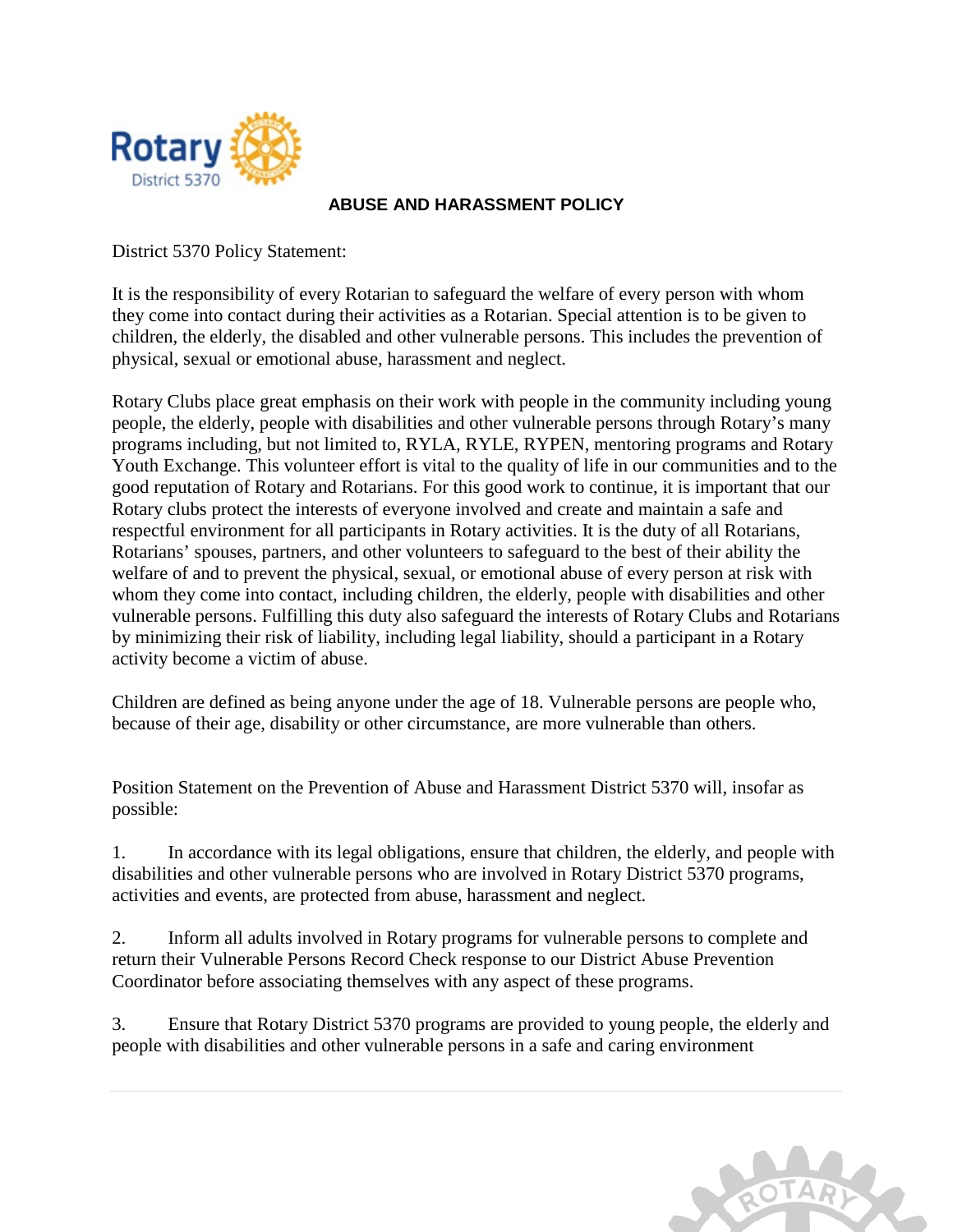4. Prevent contact with persons who are either prohibited by law from working with children, the elderly or people with disabilities and other vulnerable persons or who are considered by Rotary District 5370 to be inappropriate persons to be working with children, the elderly or people with disabilities and other vulnerable persons.

5. If an individual is accused of sexual abuse or harassment and the investigation into the claim is inconclusive, additional safeguards must be put in place to ensure the protection of any vulnerable person with whom the individual may have future contact as well as for the protection of the accused. A person later cleared of charges may apply to be reinstated to participate in Rotary programs that include vulnerable persons. Reinstatement is not a right, and no guarantee is made that he or she will be reinstated to his or her former position.

6. Encourage and facilitate the timely reporting of incidents where children, the elderly, people with disabilities and other vulnerable persons are at risk of harm.

7. Ensure the prompt notification of allegations of abuse, harassment or neglect by children, the elderly, people with disabilities and other vulnerable persons where allegations involve Rotarians or persons involved with Rotary programs.

8. Report any allegations of abuse in compliance with provincial and territorial legislation.

District 5370 will not insofar as possible:

1. Permit a prohibited person to participate in any program related to children, the elderly, people with disabilities or other vulnerable persons.

2. Permit any person to become a counsellor or a mentor, or host a youth exchange student, whether as a host parent or as an adult living in the same home as the youth exchange student will live, without first determining the suitability of the person through the District's screening process.

# Prohibited Person:

For the purpose of this policy, a Prohibited Person is anyone who:

1. Has been convicted of an offense which resulted in harm to an individual, including assault, sexual assault, sexual interference with a minor or failure to provide the necessities of life;

2. Has been convicted of any offense which, in the opinion of the District Abuse Prevention Coordinator, suggests an unacceptable risk of harm to a person in the care of that individual; or;

3. Is subject to a court order or decree prohibiting a person from being in contact with any other individual.

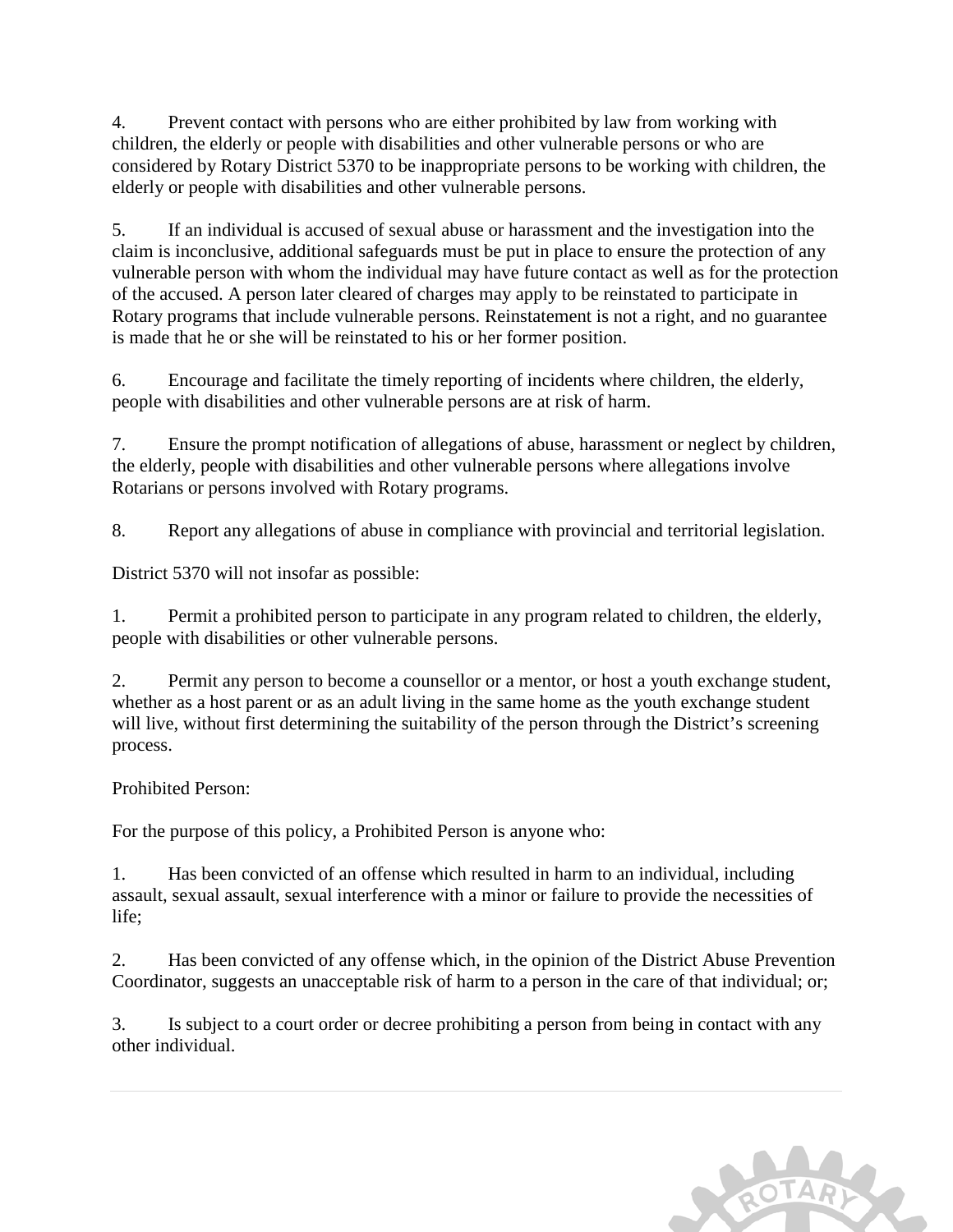### Scope:

These policies and procedures apply to all District 5370 Rotarians and non-Rotarian volunteers who wish to assume the role of District Committee, Club counsellors, mentors, or host families in club-sponsored programs. It also applies to all District 5370 Rotarians and non-Rotarian volunteers who will be participating in ANY Rotary Program that involves interaction with vulnerable persons. In the case of Youth Exchange these policies also apply to all adults over the age of 18 years who reside in the home of a host family.

### Screening:

All adults as listed in the scope above must complete the District 5370 Volunteer Assessment Form. This form will then be scanned and emailed to the District Abuse Prevention Coordinator for review.

All adults as listed in the scope above must provide a Vulnerable Persons Record Check (VPRC) response that has been duly processed by the local police service.

All non-Rotarian adult volunteers who wish to be considered as host families will be required to complete an online application form, complete online training and other as required, provide 2 references and be willing to participate in an in-home interview by at least two Rotarians.

A Vulnerable Persons Record Check response is submitted directly to the District Abuse Prevention Coordinator for their assessment.

No Rotarian or other volunteer shall participate in the Youth Exchange Program until the online application and Vulnerable Persons Record Check (VPRC) response has been completed and accepted by the District Abuse Prevention Coordinator.

Volunteer Assessment Form:

The Volunteer Assessment Form will be provided by Club counsellors to all adult requiring screening in accordance with the screening criteria above.

District Abuse Prevention Coordinator: Appointed by 5370 District Governor

a. The District Governor shall appoint a District Abuse Prevention Coordinator (DAPC) who is responsible for the implementation and enforcement of this policy. The DAPC shall have experience working with people at risk such as children, the elderly, people with disabilities and other vulnerable persons either in their professional capacity or as an experienced Rotary Volunteer.

b. The appointment of the DAPC will be made annually. It is expected that the DAPC will hold the office for two to three years.

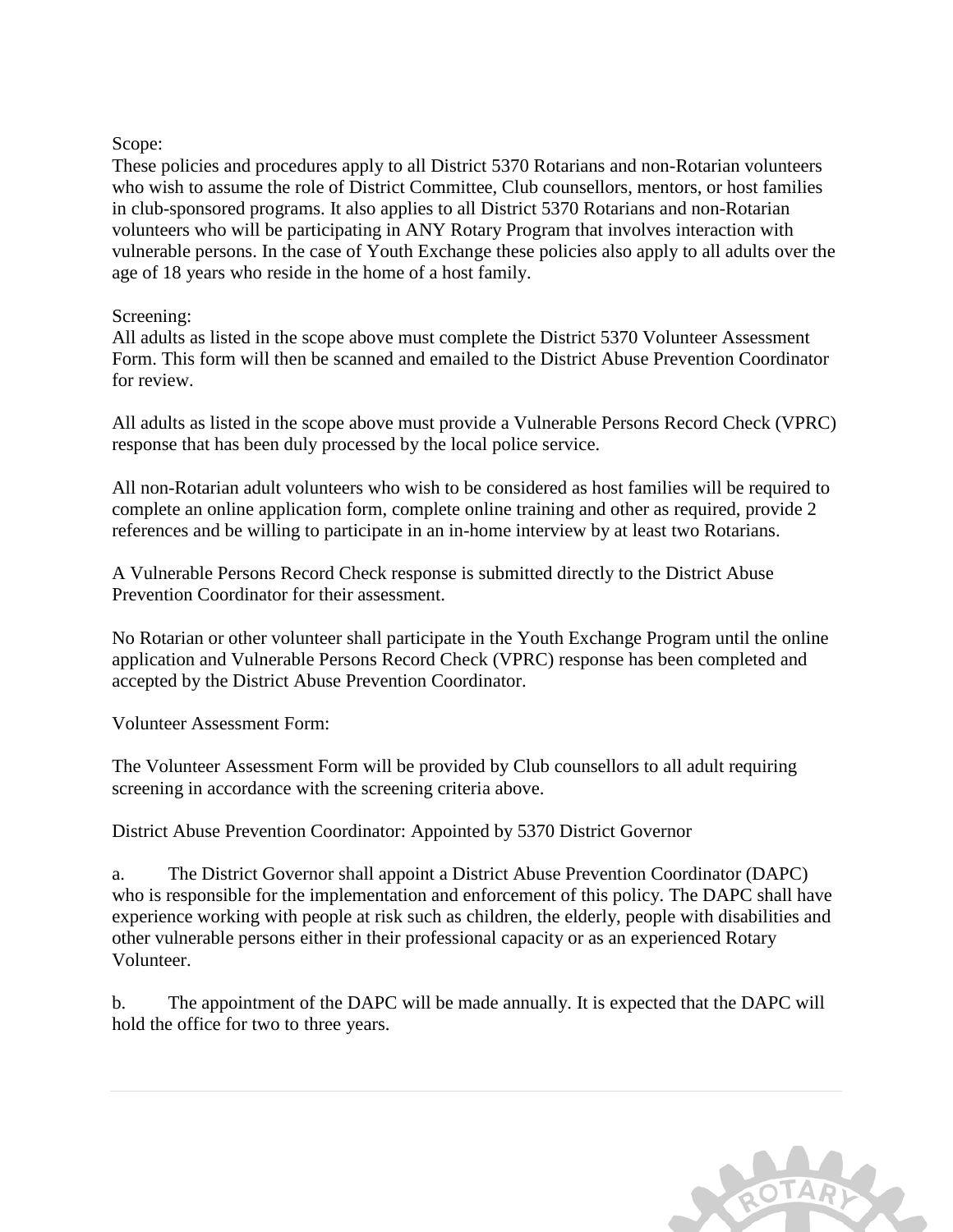c. The DAPC must be familiar with Rotary International Child Protection System, other relevant Rotary international policies, and the relevant federal, provincial and territorial legislature.

d. The DAPC, with the assistance of the District Office, will review and maintain a database listing person who have submitted this form and when they were approved to participate in accordance with the requirements of this policy.

e. The DAPC will maintain strict confidentiality of such forms in compliance with provincial, territorial and federal legislation and this policy.

f. In the event the DAPC determines that an individual is not acceptable as a Club counsellor, mentor or host family due to the results of the VPRC, he or she shall advise the applicant that he/she is not acceptable, but shall not disclose any details of the reason behind the decision in order to ensure the privacy of the applicant.

g. The District Governor shall be the first point of contact should any Club counsellor or other Rotarian receive a complaint of abuse or harassment, and is responsible for ensuring that such complaints are dealt with according to applicable law and the interests of the affected person are protected to the extent possible.

h. The DAPC will work with Clubs to inform all Rotarians of their obligation under this policy and relevant legislation and to ensure that appropriate training is made available.

Sexual Abuse and Harassment Allegation Reporting Guidelines:

Receive the report

a. Listen attentively and stay calm.

Acknowledge that it takes a lot of courage to report abuse or harassment. Be encouraging; do not express shock, horror, or disbelief.

b. Assure privacy but not confidentiality.

Explain that you will have to tell someone about the abuse/harassment in order to make it stop and ensure that it doesn't happen to others.

c. Get the facts, but don't interrogate.

Ask questions that establish facts: who, what, when, where, and how. Reassure the young person that he or she did the right thing in telling you. Avoid asking "why" questions, which may be interpreted as questioning the vulnerable person's motives. Remember that your responsibility is to present the story to the proper authorities.

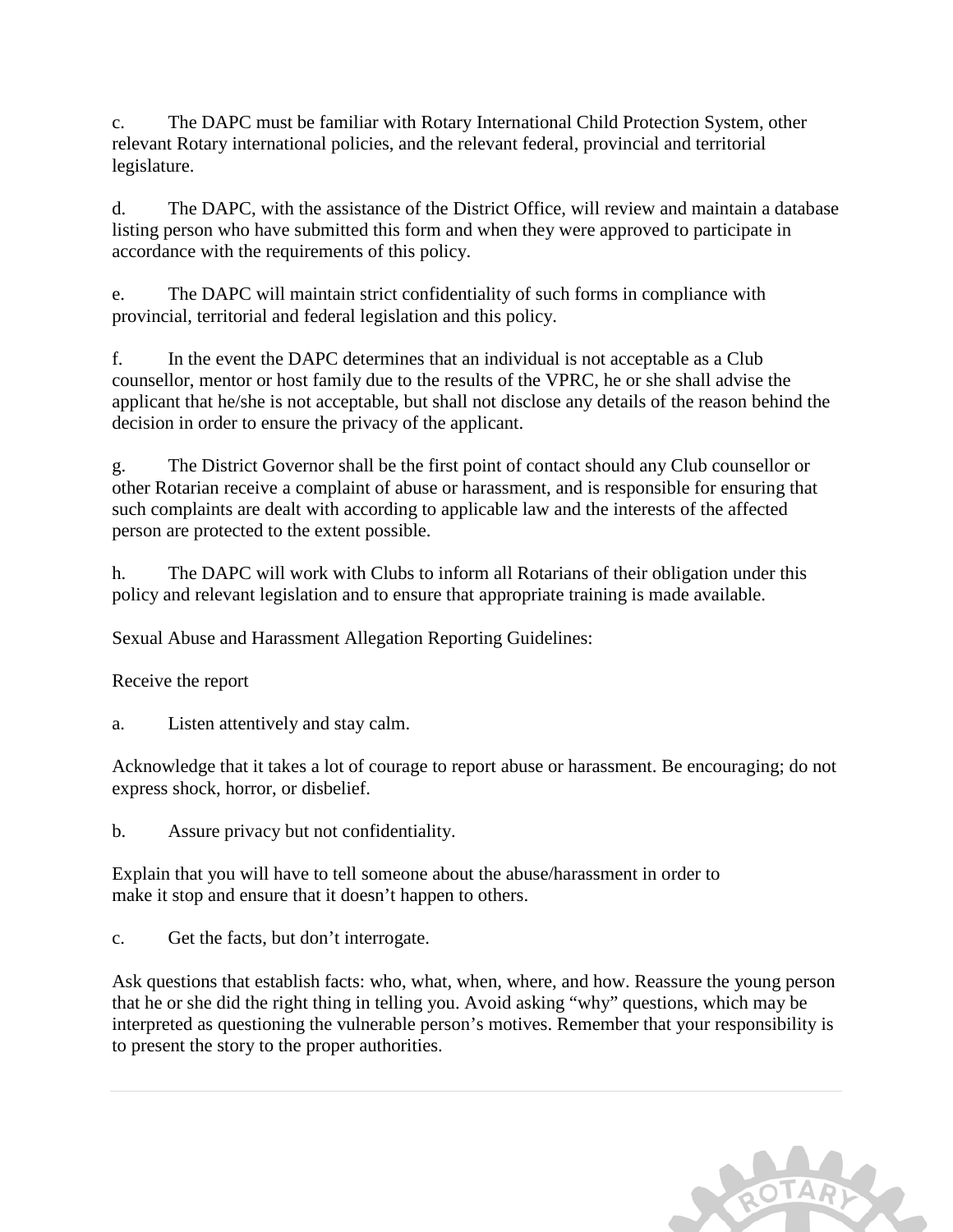d. Be nonjudgmental and reassure.

Avoid criticizing anything that has happened or anyone who may be involved. It's especially important not to blame or criticize the vulnerable person. Emphasize that the situation was not his or her fault and that it was brave and mature to come to you.

e. Document the allegation.

Make a written record of the conversation, including the date and time, as soon after the report as you can. Try to use the young person's words and record only what he or she told you.

Protect the Vulnerable person

The District Governor will ensure the safety and well-being of the vulnerable person by removing him or her from the situation immediately and preventing all contact with the alleged abuser or harasser.

Reassure the Vulnerable Person that this is being done for his or her safety and is not a punishment.

If the police do not activate an investigation the District Governor upon consultation with the District's legal counsel will coordinate an independent review of the allegations.

Immediate professional non-Rotarian counselling will be made available to the Vulnerable Person.

• After the authorities have completed their investigations should there be criminal charges sited against the accused legal counsel will be provided for the Vulnerable Person.

• Should the allegation investigation involve Youth Exchange host family member and/or be inconclusive the District Youth Exchange Chair and/or Youth Chair will make the necessary arrangements to move the youth exchange student to a new host club in a different community.

• The accused will be prevented from associating with all Vulnerable Persons involved in any Rotary Programs and shall be reported the allegations to appropriate authorities.

### FOR YOUTH EXCHANGE STUDENTS:

• Contact the student's parents or legal guardian. If the student is away from home, then the student and his or her parents should decide whether to stay in country or return home. If the student stays in country, written authorization from the student's parents or legal guardian is required. If the student and the student's parents choose for the student to return home, consult

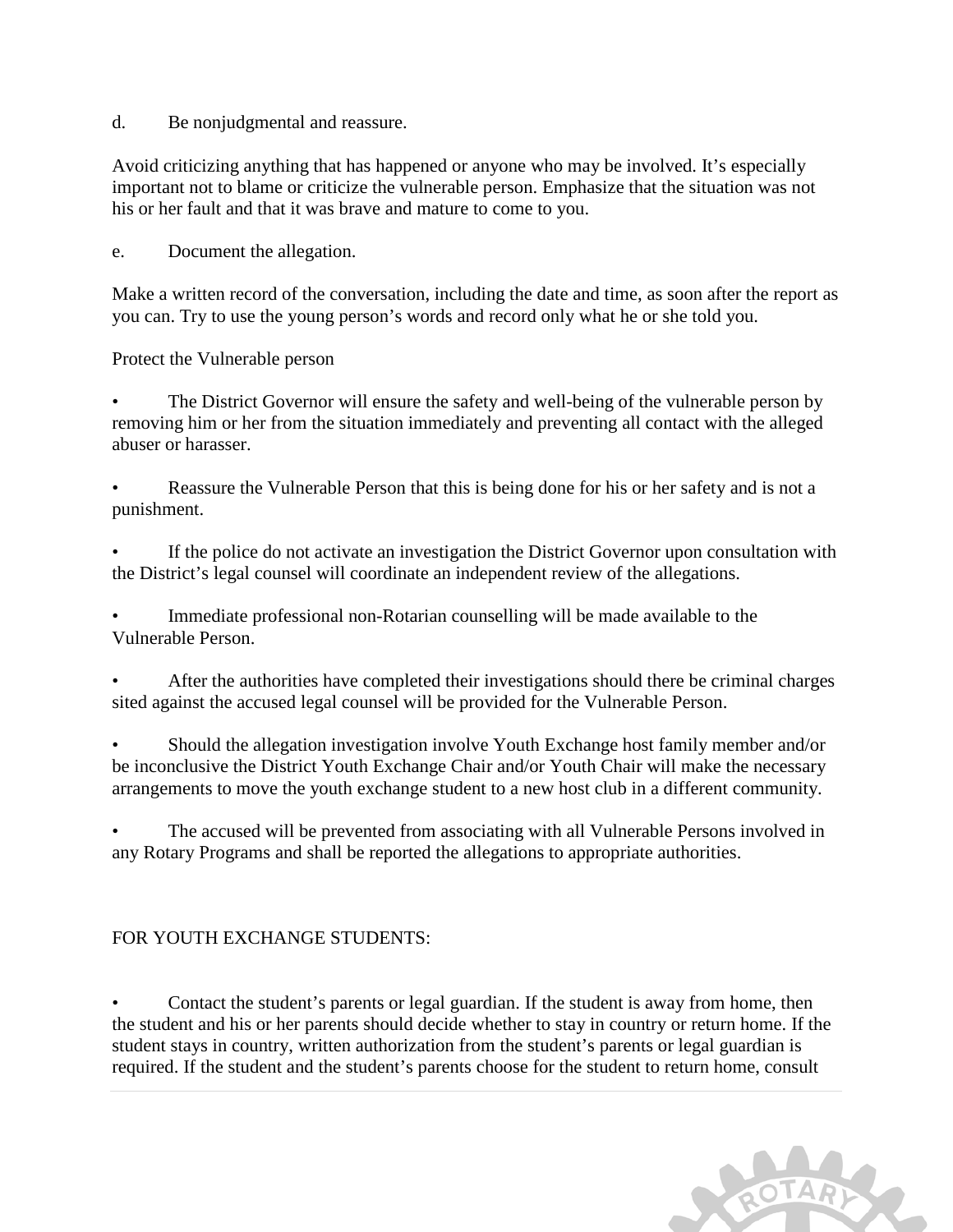with police before making travel arrangements. If an investigation is pending, the police may not approve of the student leaving the country.

Immediately report all cases of sexual abuse or harassment FIRST to the RCMP or City Police depending on the law enforcement jurisdiction you live in.

• SECOND the Club Youth Exchange Counselor will contact the District Youth Exchange Chair and/or Youth Chair who is responsible for seeking the advice of District legal counsel and appropriate agencies and interacting with them.

• The District Youth Exchange Chair and/or Youth Chair will also inform the District Governor of the allegations.

The District Youth Exchange Chair and/or Youth Chair will also inform the District Chair of the country who sponsored/sent the exchange student.

If the allegation involves the conduct of the Club Youth Exchange Counselor Rotarian, the District Youth Exchange Chair and/or Youth Chair is the FIRST Rotary contact.

District 5370 will cooperate with police or legal investigations.

# FOR OTHER VULNERABLE PERSONS:

- Contact parents or legal guardians if applicable
- Immediately report all cases of sexual abuse or harassment FIRST to the RCMP or City Police depending on the law enforcement jurisdiction you live in.
- The Chair of the organizing committee for this program will inform the District Governor of the allegations.
- District 5370 will cooperate with police or legal investigations

# Confidentiality and Privacy

The rights of both the victim and the accused will be protected at all times which means they have a right to privacy. Only those individuals directly involved in the reporting and investigation will be briefed in confidence on the details of the allegations and investigation.

Privacy and Confidentiality

(a) Privacy and confidentiality are essential for creating an environment where those who have experienced abuse or harassment feel safe in disclosing their experience and seeking support. The privacy and confidentiality of those involved in a disclosure of abuse or harassment

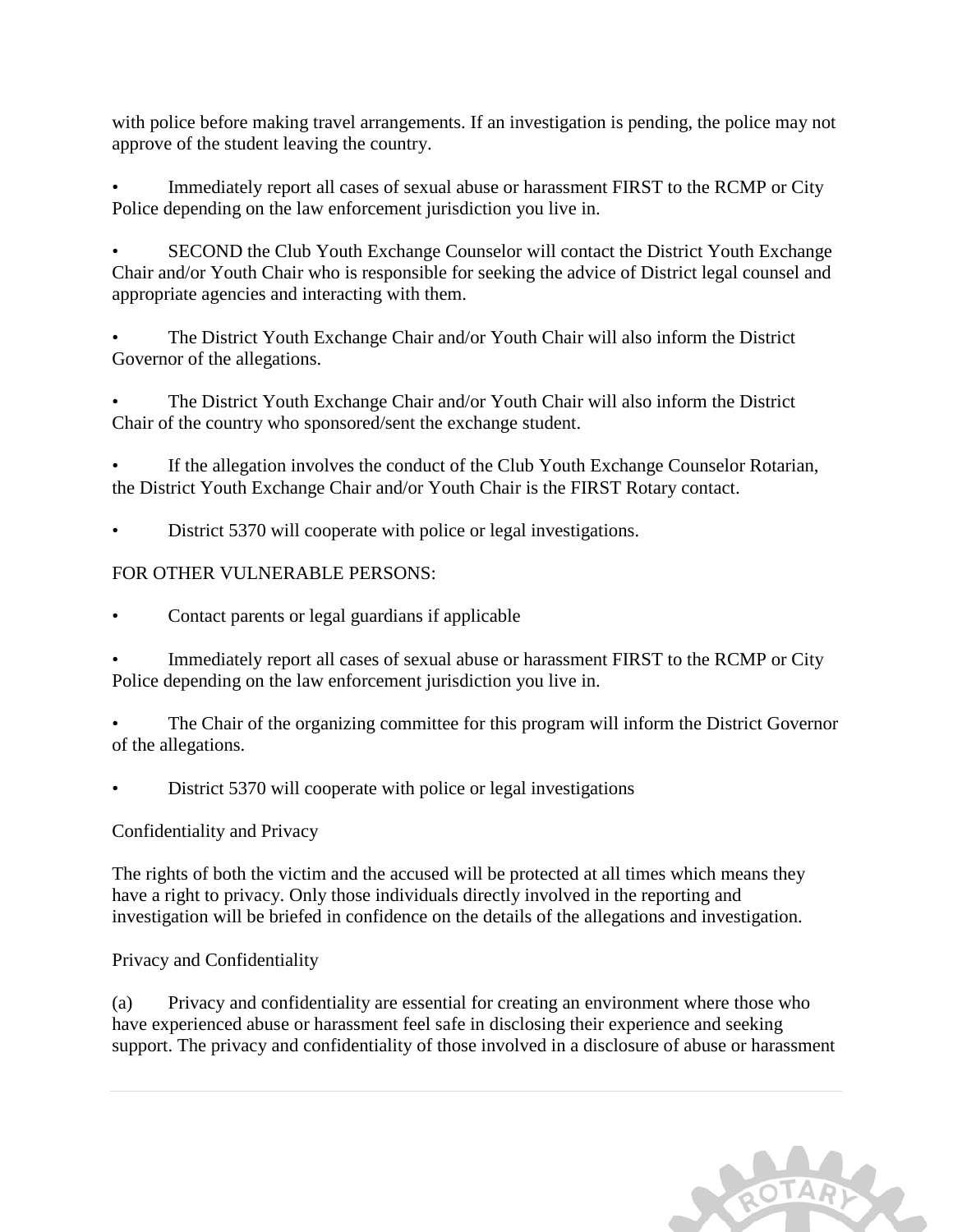will be protected. However, it is important to note that there may be limits to the District's ability to do so, when:

i. There is a likely risk of harm to self or others, or

ii. Reporting or action is required or authorized by law.

(b) Whether or not the District can maintain the privacy and confidentiality of a disclosure will be determined on a case by case basis, in consultation with relevant Rotary and law enforcement officials.

(c) Whether in the context of a disclosure or a complaint, all parties will be informed of the limits of privacy and confidentiality. In cases where confidentiality cannot be maintained, those affected with be informed and supported throughout the process. In such cases, only necessary information will be disclosed, and only to those who need to know.

Position Statement on the Prevention of Harassment and Sexual Harassment

Rotary Clubs will, insofar as possible:

1. Ensure that individuals involved in Rotary District 5370 programs are not subject to harassment, which includes conduct that erodes the dignity of the victim, particularly based on the victim's color, race, national origin, ethnic origin, age, sex, gender, physical characteristics, sexual orientation, or physical or mental disability. Types of behavior that constitute harassment include unwelcome remarks and jokes; displaying or distributing racist, pornographic or other offensive material; practical jokes based on race, sex, or other prohibited grounds; verbal abuse or threats; inappropriate or offensive gestures; and physical assault.

2. In accordance with its legal obligations, Rotary District 5370 will ensure that individuals who are involved in Rotary District 5370 activities are protected from sexual harassment. Sexual harassment includes making sexist jokes; leering; displaying sexually offensive material; using sexually degrading words to describe a person; making sexually suggestive or obscene comments or gestures; making unwelcome inquiries or comments about a person's sex life; making unwelcome sexual flirtations, advances or propositions; requests for sexual favors; unwanted touching; verbal abuse or threats; and sexual assault. Rotary Clubs will, insofar as possible:

1. Adopt a policy statement on the prevention of abuse and harassment by adapting the Rotary District 5370 Abuse and Harassment Policy

The Club Abuse and Harassment Policy is posted on the District 5370 website.

Every year the club president and Youth Exchange Officer will sign and return to our District 5370 office a Promise to Comply form which is the club's commitment to abide by this policy and ensure that the required training and orientation for counselor, students and host families is attended.

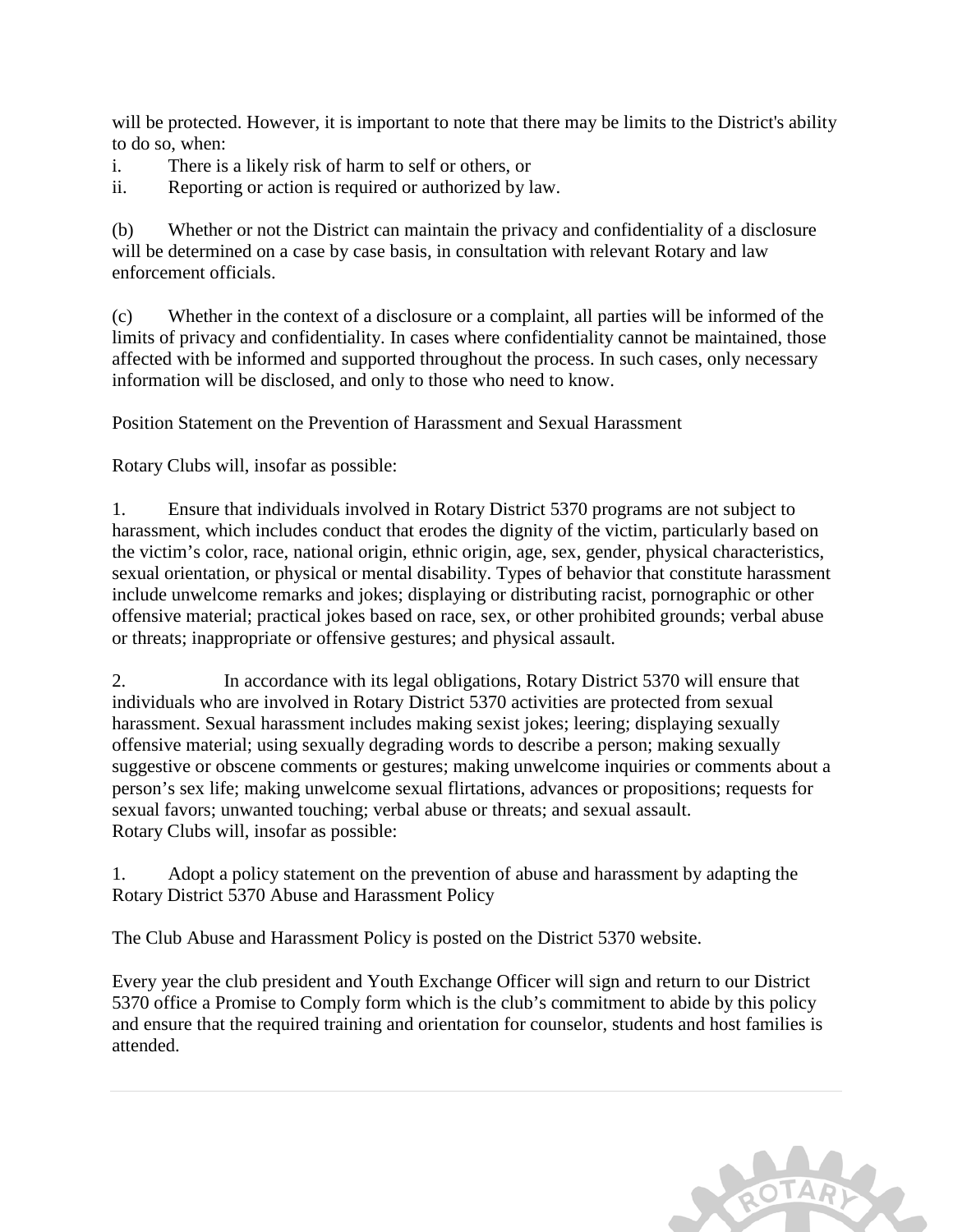2. Delegate responsibility for the protection of persons at risk to a member of the club

Identify one member responsible for dealing with allegations or disclosure. Members and volunteers should know how to contact this individual quickly, including a named alternate. This person and his or her team is responsible

for raising awareness and training all members of the club for the procedures they should follow when concerned with the personal security of others.

3. Plan club activities so as to minimize situations where abuse may occur

Access to and from venues should be planned so that people at risk are not required to use a route to and from an event or venue that is unsupervised, lonely, dark or otherwise potentially open to danger.

Resources should be organized in such a way so that children have a supervisor that is gender appropriate. Avoid situations where one child is supervised by one adult.

4. Introduce a process where children can talk in confidence and safely with an independent person

It is known that adults who abuse may exploit their role or situation to gain the submission and/or silence of the child. This is particularly true in residential situations, such as hosting an exchange student. Clubs should identify someone suitable who has demonstrated trustworthiness to be available for children wanting to report abuse. This person should be given clear written guidelines explaining what action must be taken when abuse is disclosed.

In non-residential situations it may be more appropriate to ensure that children are aware they have the right to talk privately to someone responsible for their overall safety and welfare. It is important that children know who this person is and how to contact the individual.

5. Develop procedures for protecting all vulnerable persons and apply these to all Rotarians and volunteers

Club procedures will apply to everyone involved in the event or activity. This will include, for example, all Rotarians, any Rotarian's partner, all Rotaractors and Interactors, all volunteers and paid staff.

6. Ensure all Rotarians and other volunteers have clear roles

Depending on the nature of the event and the extent of involvement, Clubs should consider giving everyone involved a written description of their role and the tasks involved. While this may only be a simple document, preparing it will help to make clear the priorities, the risks, and how the risks might be minimized. A copy of the policy statement to prevent abuse, and

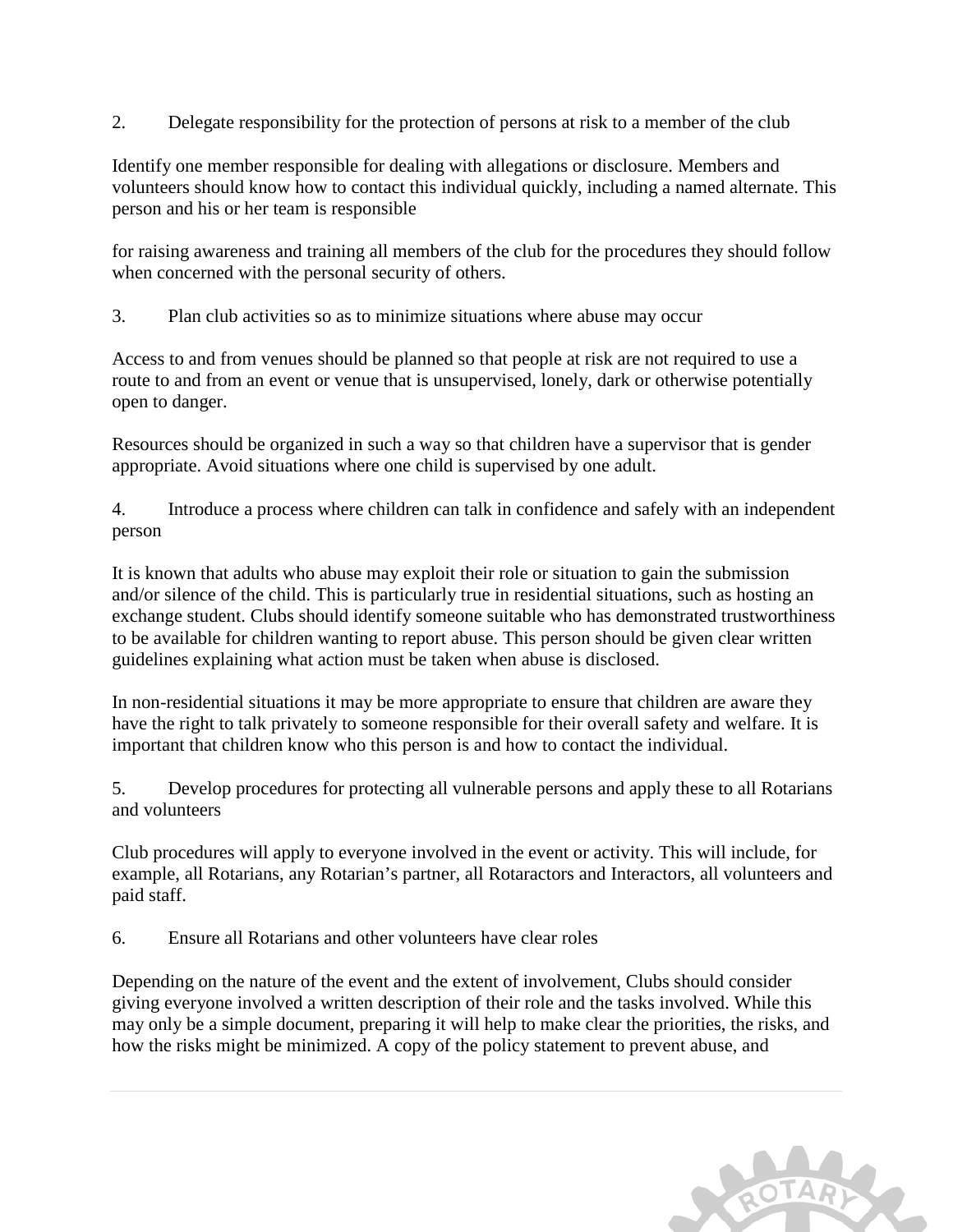instructions on what to do if abuse is discovered or suspected should be provided to each Rotarian and volunteer at each event.

7. Event supervision as a means of protecting vulnerable persons

Rotary event supervisors are responsible for protecting vulnerable persons and others from abuse and should receive and be expected to understand the material contained in this document. Supervisors should remain alert and monitor and assess a volunteer's relationships with vulnerable persons looking for signs that a particular vulnerable person is receiving exceptionally harsh or favourable treatment. Supervisors suspecting that abuse may be occurring are expected to intervene as required and report their concerns to the individual responsible for the overall conduct of the club and its members and volunteers.

8. Prepare Rotarians and volunteers to work effectively with all vulnerable persons

Clear club policies, effective procedures for various events and programs, and regular proactive education programs for all Rotarians and volunteers

– all supported with written materials – will provide a healthy, prevention- oriented approach for this serious responsibility we all share.

It is the policy of District 5370 that all persons 18 or older coming into contact with vulnerable persons are required to have a Vulnerable Persons Record Check (VPRC) form processed by the local Police Service. Keep in mind these checks generally report convictions for criminal offences, and they do not include charges that did not result in a conviction, nor do they disclose personal behaviours that may put vulnerable persons at risk. A pro-active, prevention-oriented program is a superior approach for all clubs.

9. Issue guidelines on how to deal with the disclosure or discovery of abuse.

The following suggestions may help clubs develop suitable procedures:

• Rotarians and volunteers should know they have a responsibility to report anything that concerns them about the personal security of others.

Rotarians should be trained to be sensitive to changes in behaviour or signs of physical injury that might indicate something is wrong.

• Clubs should promote an attitude that reporting suspicions and/or taking action is the right thing to do. It should be clear that anyone doing so will not be discriminated against in the future.

• Rotarians should not attempt to deal with a problem alone. All complaints, allegations or suspicions should be reported to the District Chair of the program within which the club is working who will notify the District Governor and the District Governor will be responsible for deciding at what stage and in what circumstances the authorities will be informed.

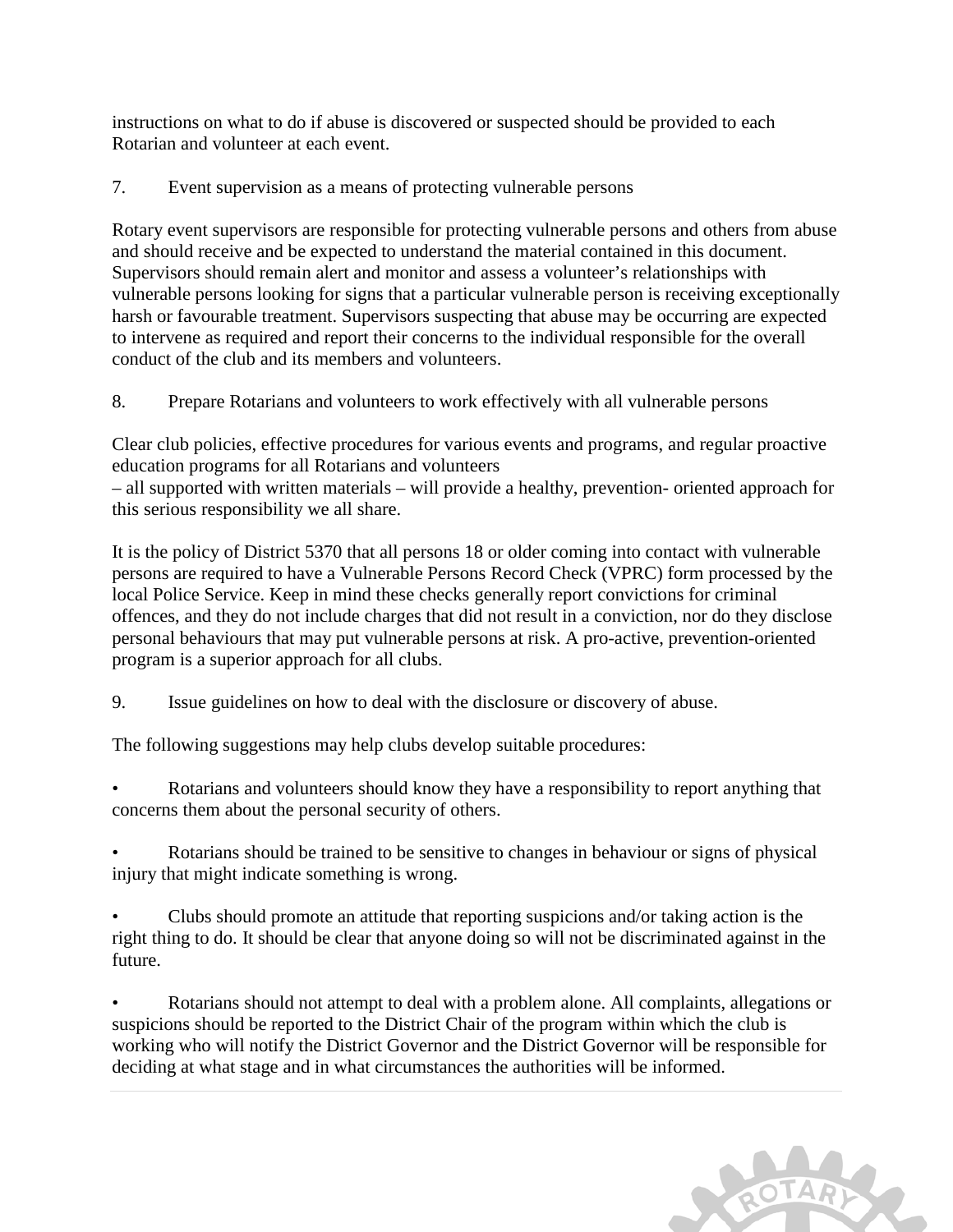• Debriefing sessions following a reported incident are excellent for improving procedures and identifying new training requirements

• Rotarians and volunteers often are required to drive their personal vehicle in the delivery of service. Procedures should be established to ensure driver's licenses are valid and insurance adequate for the proposed activity.

• In some instances, it may be necessary for a Rotarian to lift a vulnerable person. Training in proper lifting techniques should be provided to all Rotarians and volunteers.

• Rotary clubs may find it useful to provide each Rotarian and volunteer with a wallet card outlining the Club's policy regarding the protection of children, the elderly, the disabled and other persons at risk. This card could also contain a check list detailing what to do if abuse is discovered or suspected.

10. Reinforce our legal and moral responsibilities in everything we do

All Rotary Clubs, individual Rotarians, and volunteers are responsible for protecting the safety and security of everyone we encounter in the provision of service to our community. We have a special obligation to those individuals with greater vulnerability due to age, physical limitations or mental limitations.

Rotarians are obliged to intervene if we are aware of information about the abuse of a person through their involvement with a Rotary Club activity.

Rotarians are obliged to do those things that protect and reinforce the physical and emotional safety and security of themselves and others. This includes operating a motor vehicle safely, ensuring the proper use of safety equipment, avoiding the use of illegal drugs, and avoiding the consumption of alcohol while providing service to others.

Rotarians are obliged to take appropriate action when they observe other Rotarians or volunteers behave in ways that contradict the values contained in our District and Club policies.

District Abuse Prevention coordinator/committee:

Volunteer Selection and Screening

1. District Office will maintain in perpetuity an electronic database of all Rotarians/Volunteers who have submitted a Volunteer Police Record Check and been cleared to participate in all Rotary Programs that include Vulnerable Persons

2. Youth Exchange Agreements will only be considered with RI certified Districts upon acceptance of one another's exchange requirements and expectations.

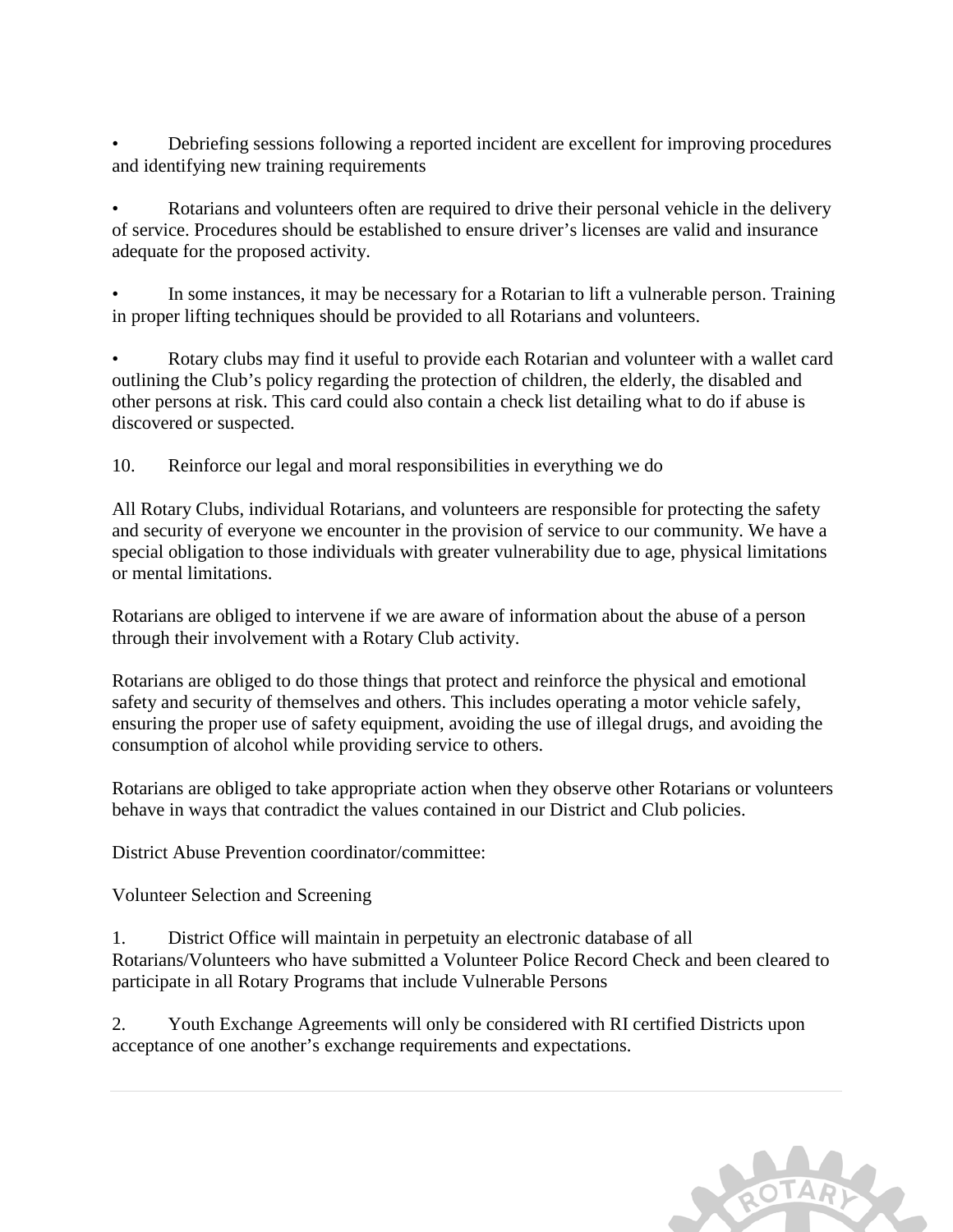3. All volunteers interested in participating in the Rotary programs for Vulnerable Persons must meet the following requirements:

a. Submit their VPRC to the District Abuse Prevention coordinator

b. Be willing to have a personal interview.

c. Be willing to provide a list of references for the District and/or Rotary Clubs to check.

d. Understand and comply with RI and district guidelines for the Youth Exchange program, Youth Protection Policies and other vulnerable persons programs.

4. Youth Exchange Host families or volunteers billeting Youth for Rotary programs - must meet the following selection and screening requirements, in addition to those listed above:

a. Host families must undergo a comprehensive interview that determines their suitability for hosting exchange students.

b. All hosting is strictly voluntary. Parents of outbound students and club members must not be required to host students

c. Host families must demonstrate commitment to the safety and security of the student

d. Have the financial ability to provide adequate accommodations for the student

e. Ability to provide appropriate supervision and parental responsibility

that ensures the student's well-being

f. Host families must complete an online application and online training

g. Home visits must be conducted for each family, host visits must be both announced and unannounced (short notice)

h. Home visits must be conducted annually, even for repeat host families.

i. All adult residents of the host home must meet the selection and screening guidelines.

5. Rotarian counselors must meet the criteria for all volunteers, as well as the following:

a. Counselors must not be a member of the student's host family.

b. Counselors must be trained in responding to any problems or concerns that may arise during the exchange, including instances of physical, sexual, or emotional abuse or harassment.

6. Student Selection and Screening

All students interested in participating in the Youth Exchange program must

a. Complete an online application and be interviewed first by the club and then participate in a parent/student interview by the District Youth Exchange committee to determine suitability for participation in the program.

b. Attend and participate in all district orientation and training sessions.

c. All parents or legal guardians of students interested in participating in the Youth

Exchange program must be interviewed to determine the

student's suitability for participation in the program.

7. Training

a. All Youth Services programs (youth exchange, RYLA, RYPEN, RYLE) will provide abuse and harassment prevention training to all participants

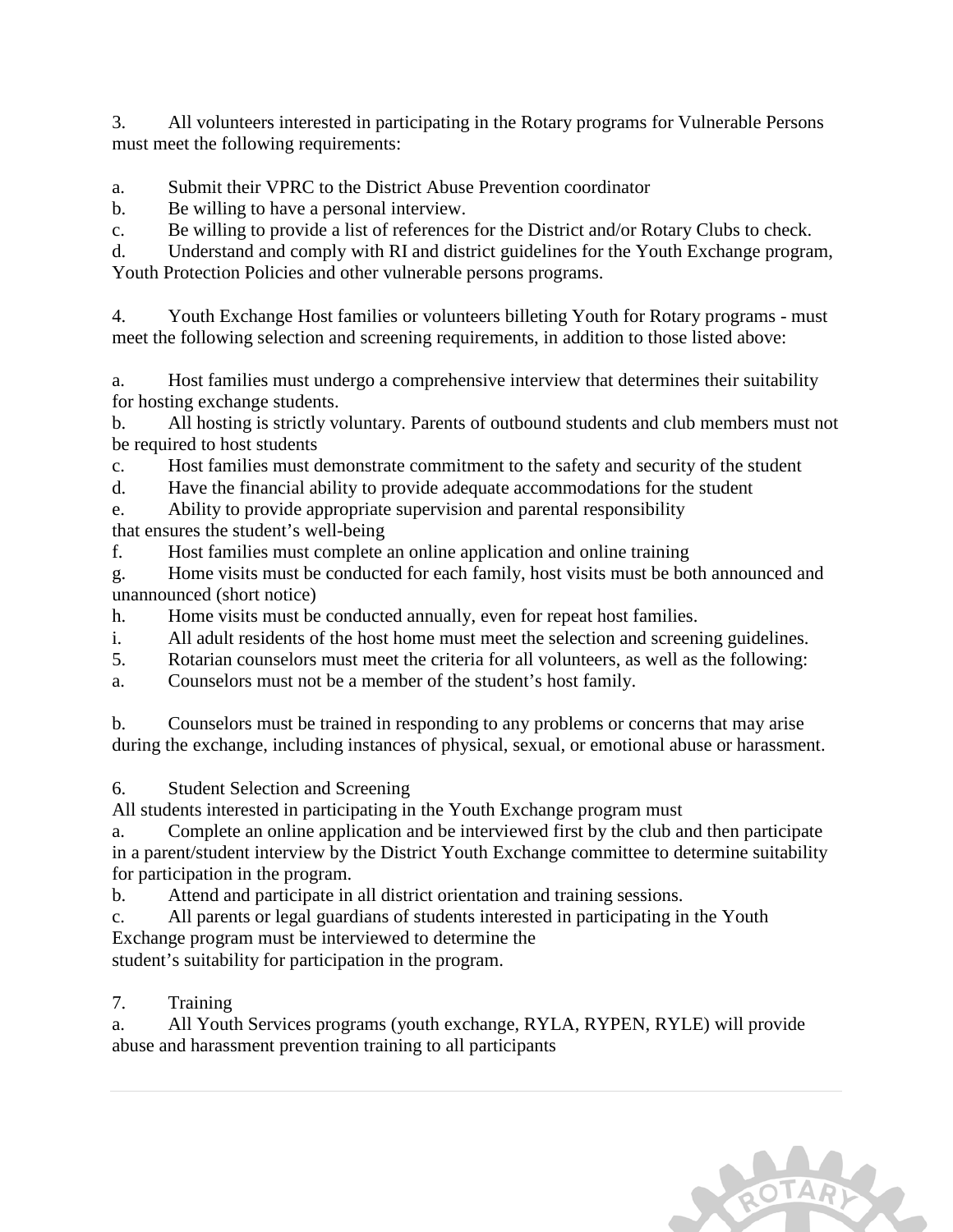b. Develop a training calendar that defines the participants, frequency of training required for each volunteer position.

c. Conduct specialized training sessions for the following Youth Services program participants:

- District governor
- District Youth Services committee members
- Club Youth Services committee members
- Rotarian counselors
- Youth Exchange students and Outbound students and their parents.
- Host families
- Establish guidelines to ensure all participants have received the requisite training
- 8. Youth Exchange Additional Responsibilities

a. Ensure all Inbound Youth Exchange students arrive in Canada with adequate medical insurance.

b. Prohibit direct placement of students outside of the district's Youth

Exchange program structure (so-called backdoor exchanges)

c. Each Inbound student as part of their Fall Orientation and contained in their Welcome to Canada Handbook is provided with a list of local services in their community.

d. Provide a 24-hour emergency contact phone number to Inbound students.

e. Provide a listing to inbound students of names and phone numbers for the student's

Rotarian counsellor, host club president, host district chair, host governor, sending district chair, sending governor, sending club president and two non-Rotarian resource persons (one male and one female)

f. The District Youth Exchange Chair's and/or Youth Chair's cell phone is on and available 24/7

g. Appoint an independent lawyer, therapist, or counselor to represent any alleged victim in cases of sexual abuse and harassment.

h. Report all criminal allegations to RI within 72 hours.

i. Report all serious incidents (accidents, crimes, early returns, death) involving Youth Exchange students to RI within 72 hours.

j. Evaluate and review this policy and accompanying procedures regularly.

k. Each Inbound and Outbound student is required to submit a quarterly report that includes information on current hosts, feelings, concerns, ideas, and suggestions.

l. Inbound students will be hosted by a minimum of three successive host families.

m. Prohibit volunteers from having contact with students until a background check has been conducted and clearance for unsupervised contact with students has been issued by District 5370 Abuse Prevention Officer.

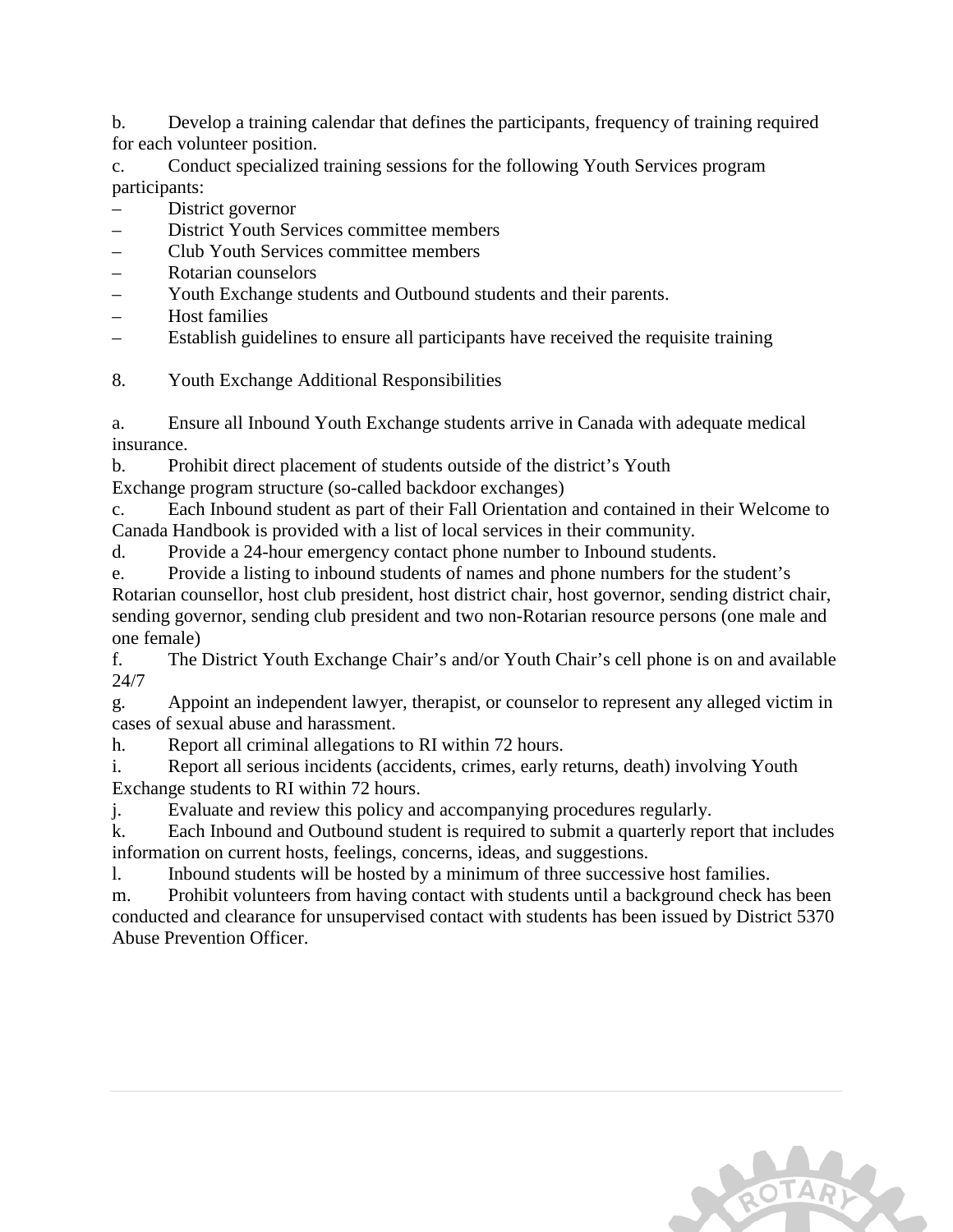District 5370 Policy requires an online application in the YEAH database to be completed by Club Counselors, mentors, and all adults living in the same home as a family who will host a young person who is involved in a Rotary Youth Exchange program.

Rotary District 5370 Rotary Club of

VOLUNTEER ASSESSMENT FORM

Policy Statement:

It is the duty of every Rotarian and Volunteer to safeguard to the best of their ability the welfare of and prevent the physical, sexual or emotional abuse of all children, elderly, disabled or otherwise vulnerable persons with whom they come into contact.

Your name:

Your address:

Your telephone number:

Your email address:

Date of birth:

Member of the Rotary Club since:

| Who else lives with you (names and ages): |  |  |  |
|-------------------------------------------|--|--|--|
| Name                                      |  |  |  |
| Age                                       |  |  |  |

Do you have any previous experience of working with children, elderly or disabled people?

Please give details, including whether family members or not:

Please give details of any qualifications or training you or your spouse/partner have that might be relevant or helpful:

Have you or anyone living with you ever been convicted of an offence in which children were victims, or which involved activities (including internet use) of a sexual nature? Please describe. This information will be kept confidential and not used to discriminate unfairly. The information is required to prevent the abuse of children and will not be used for any other purpose:

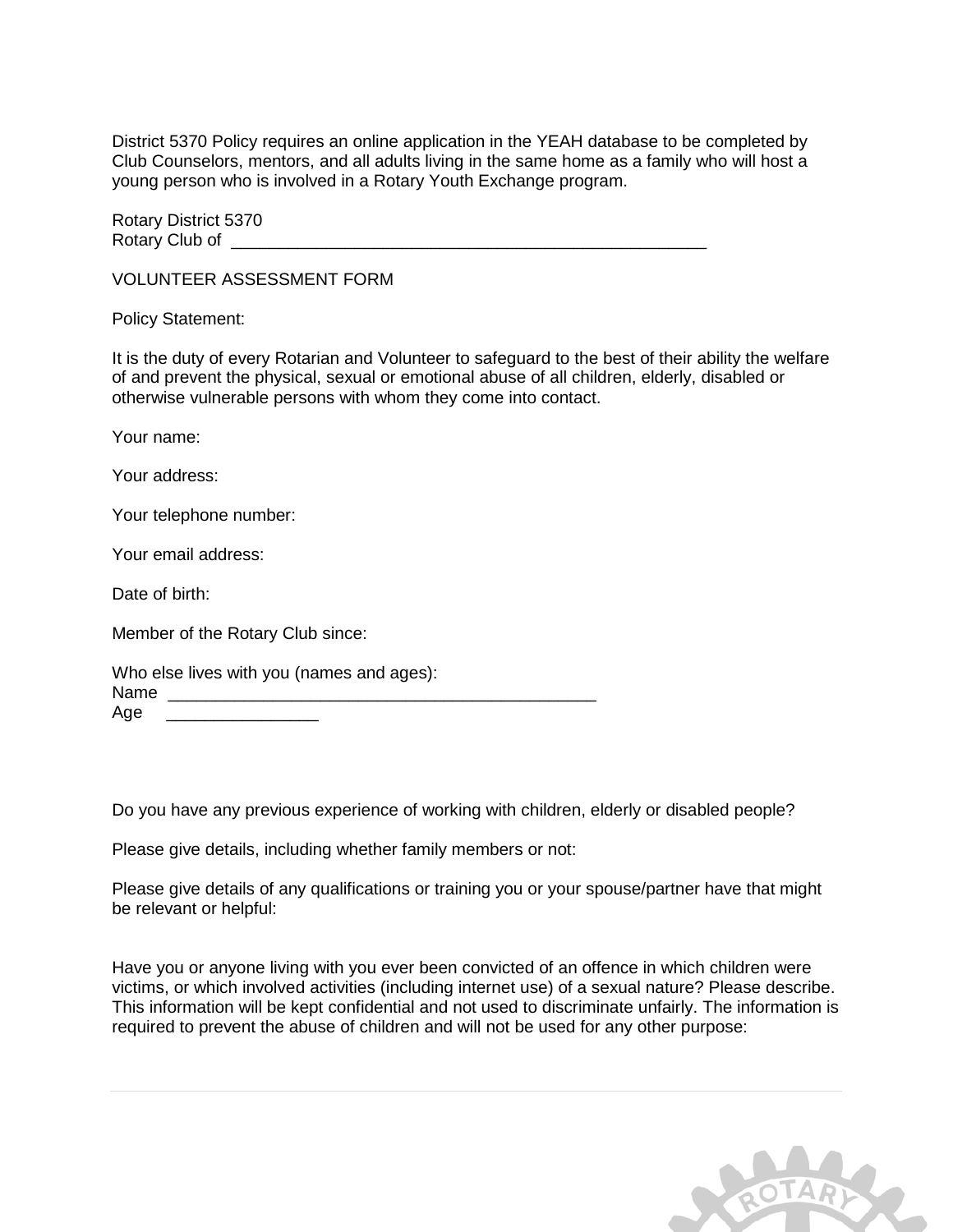Are you prohibited by any Court Order, agreement or Bond from associating with or contacting any person, including any child?

Please give us details of 2 people we can contact who will give you a reference: (This person should not be a friend, relative or Club member)

#### CONSENT

I certify that all of the statements in this affidavit, and in any attachments hereto, are true and correct to the best of my knowledge and that I have not withheld any information that would affect this affidavit unfavorably. I understand that District 5370 Youth Programs will deny a volunteer position to anyone convicted of a crime of violence.

I give my permission to District 5370 to verify information given in this affidavit, including searches of law enforcement and published records (including driving records and criminal background checks) and contact with my former employers and with references provided. I understand that this information will be used, in part, to determine my eligibility for a volunteer position working with youth and participating in youth programs. I also understand that as long as I remain a volunteer, this information may be checked again at any time.

I understand that I will have an opportunity to review the criminal history and, if I dispute the record as received, a procedure is available for clarification.

#### WAIVER

IN CONSIDERATION of my acceptance and participation in the youth programs, I, to the full extent permitted by law, hereby release and agree to save, hold harmless, and indemnify all members, officers, directors, committee members, and employees of the participating Rotary clubs and District 5370, and of Rotary International ("Indemnitees"), from any or all liability for any loss, property damage, personal injury, or death, including any such liability that may arise out of the negligence of any of the Indemnitees or may be suffered or claimed by me as a result of an investigation of my background in connection with this affidavit.